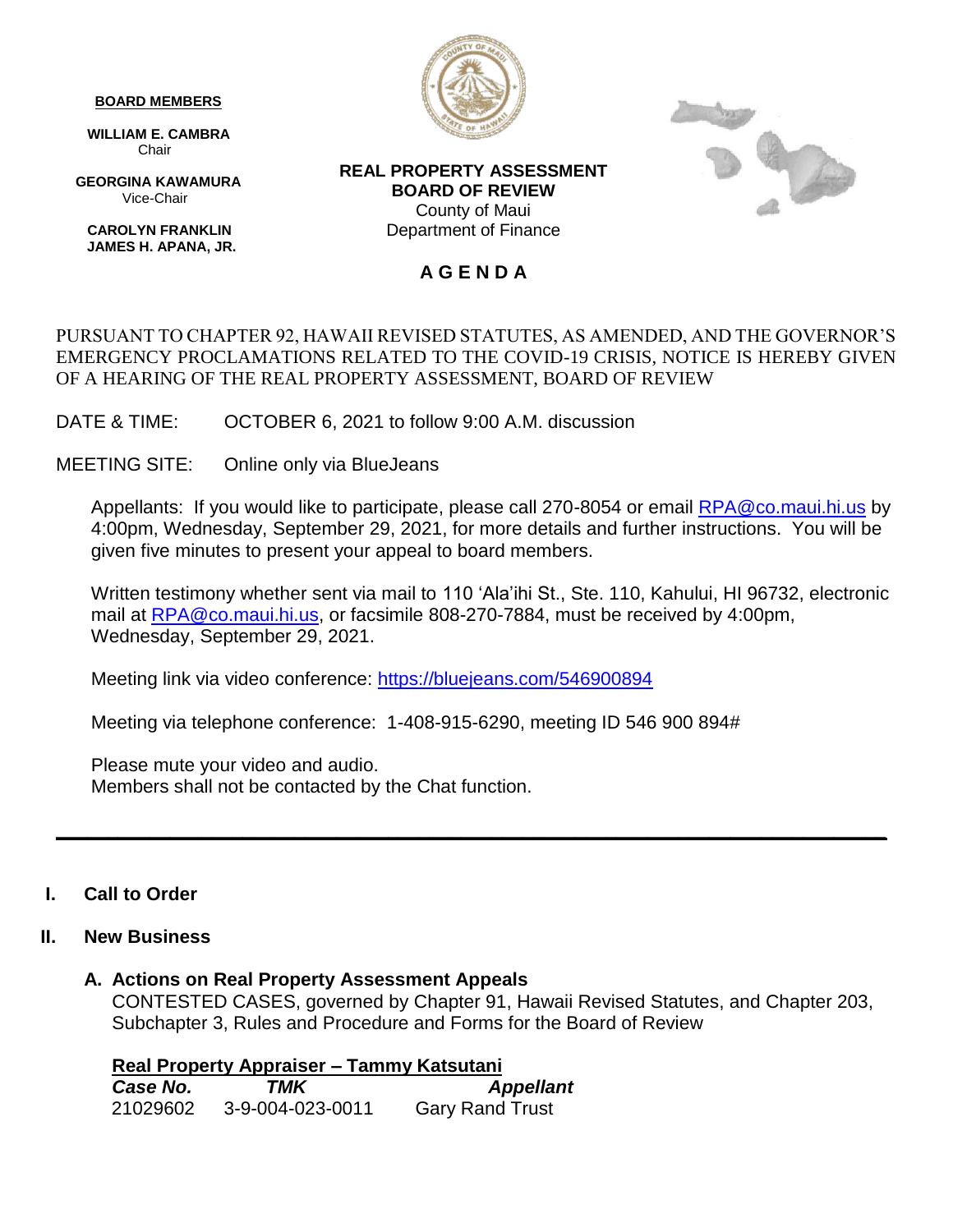# Real Property Assessment Agenda October 6, 2021

# **Real Property Appraiser – Kimo Kurokawa**

| . .              | .                             |
|------------------|-------------------------------|
| <b>TMK</b>       | <b>Appellant</b>              |
| 4-3-003-017-0018 | Donna R Maier Trust           |
| 4-3-003-017-0024 | Daniel & Nancy Rudd Family Tr |
| 4-3-003-017-0025 | 31 Alaeloa Associates LLC     |
| 4-3-003-017-0026 | <b>Arledge Family Trust</b>   |
| 4-3-005-020-0003 | <b>Morgan Family Trust</b>    |
| 4-3-005-031-0001 | <b>Roger Allen Emmett</b>     |
| 4-3-005-031-0002 | Harlan Karnofsky Trust        |
| 4-3-006-014-0002 | <b>Hono Koa Vacation Club</b> |
| 4-3-006-014-0003 | <b>Hono Koa Vacation Club</b> |
| 4-3-006-014-0009 | <b>Hono Koa Vacation Club</b> |
| 4-3-006-014-0010 | <b>Hono Koa Vacation Club</b> |
| 4-3-006-014-0016 | Hono Koa Vacation Club        |
| 4-3-006-014-0017 | <b>Hono Koa Vacation Club</b> |
| 4-3-006-014-0023 | Hono Koa Vacation Club        |
| 4-3-006-014-0024 | <b>Hono Koa Vacation Club</b> |
| 4-3-006-014-0025 | <b>Hono Koa Vacation Club</b> |
| 4-3-006-014-0026 | <b>Hono Koa Vacation Club</b> |
| 4-3-006-014-0028 | <b>Hono Koa Vacation Club</b> |
| 4-6-029-006-0000 | David Dahl                    |
| 4-6-032-007-0000 | <b>Lemos Living Trust</b>     |
| 4-6-032-010-0000 | Mauialana Investments Ltd     |
| 4-6-032-018-0000 | <b>Drohan Family Trust</b>    |
| 4-6-032-019-0000 | <b>Drohan Family Trust</b>    |
| 4-6-032-023-0000 | Patricia B Delucia Trust      |
|                  |                               |

# **Property Technical Officer – Kari Stockwell**

| Case No. | <b>TMK</b>       | <b>Appellant</b>                           |
|----------|------------------|--------------------------------------------|
| 21029357 | 4-3-008-001-0031 | A A/Alice E Erickson Family Revoc Trust    |
| 21029587 | 4-3-010-002-0079 | Alan R Fox                                 |
| 21028805 | 4-4-001-051-0077 | <b>Gary Whitney</b>                        |
| 21029540 | 4-4-006-006-0017 | John C Hitchcock                           |
| 21030226 | 4-4-006-011-0240 | <b>Credit Shelter Trust</b>                |
| 21029638 | 4-4-006-016-0040 | <b>Timothy Mark Kelly</b>                  |
| 21029753 | 4-4-008-002-0182 | Imdieke Revoc Trust                        |
| 21029519 | 4-4-008-022-0180 | <b>Boris Grayfer Property Trust (2013)</b> |
| 21028754 | 4-5-013-003-0000 | Kenneth/ Jill Roost                        |
| 21029783 | 4-5-013-027-0029 | <b>Gabriel James Sankey</b>                |
|          |                  |                                            |